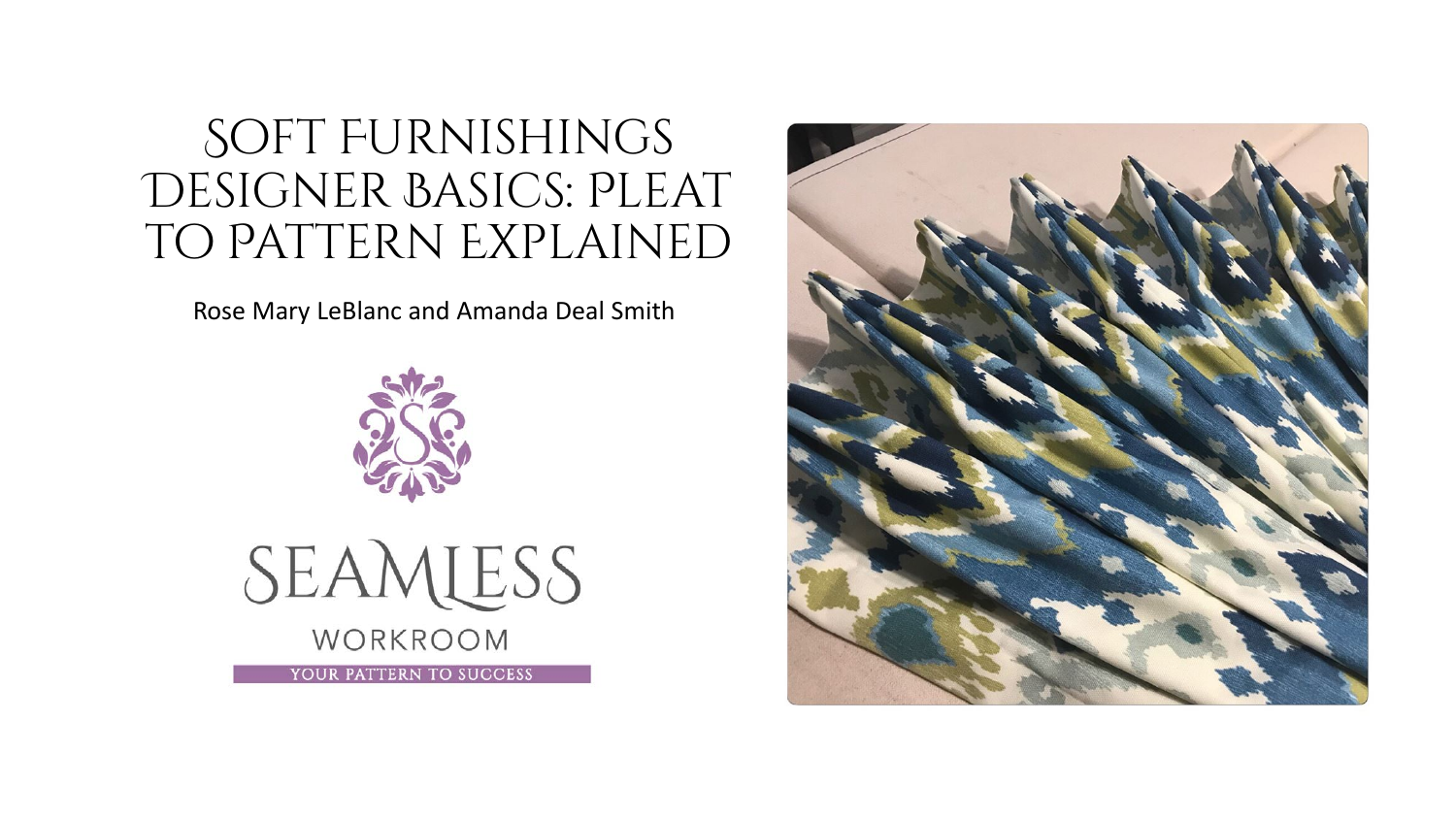What is Pleat to Pattern?

Pleating to pattern is a fabrication technique where the drapery panel is pleated according to the *horizontal* pattern repeat to display a geometric pattern to best effect.

This method takes more fabric  $-$  usually one width more per window  $-$  to make sure that all seams, returns and overlaps are in the correct places. The number of pleats can also change.

Repeat size is important too. Too small or too large won't work with this technique. It's best to consult with your window treatment fabrication professional when selecting a fabric that can be used for this technique so that correct yardage can be ordered.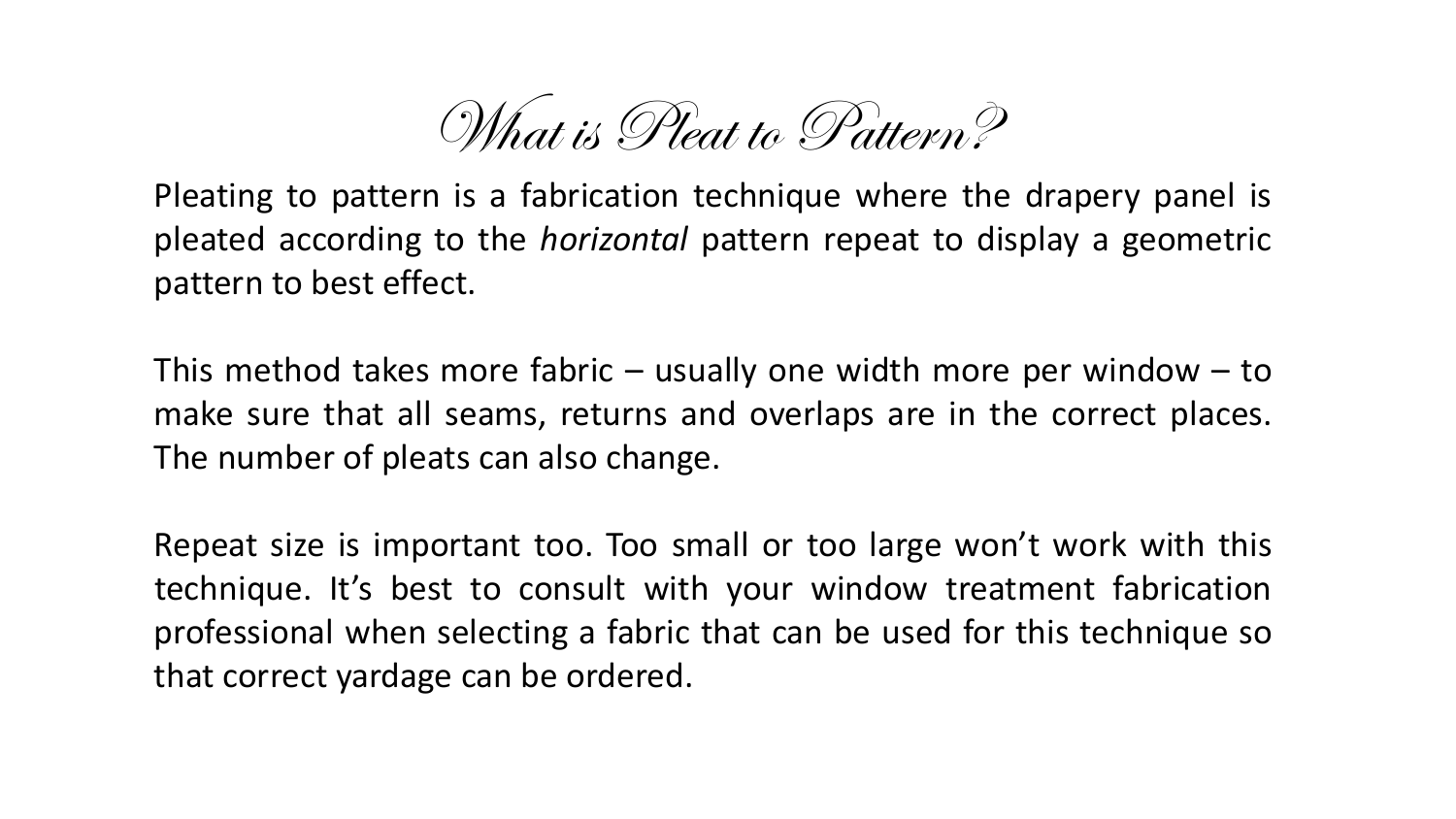The first example is a fabric that I recently worked on.

This is a beautiful embroidered linen with a distinct pattern.

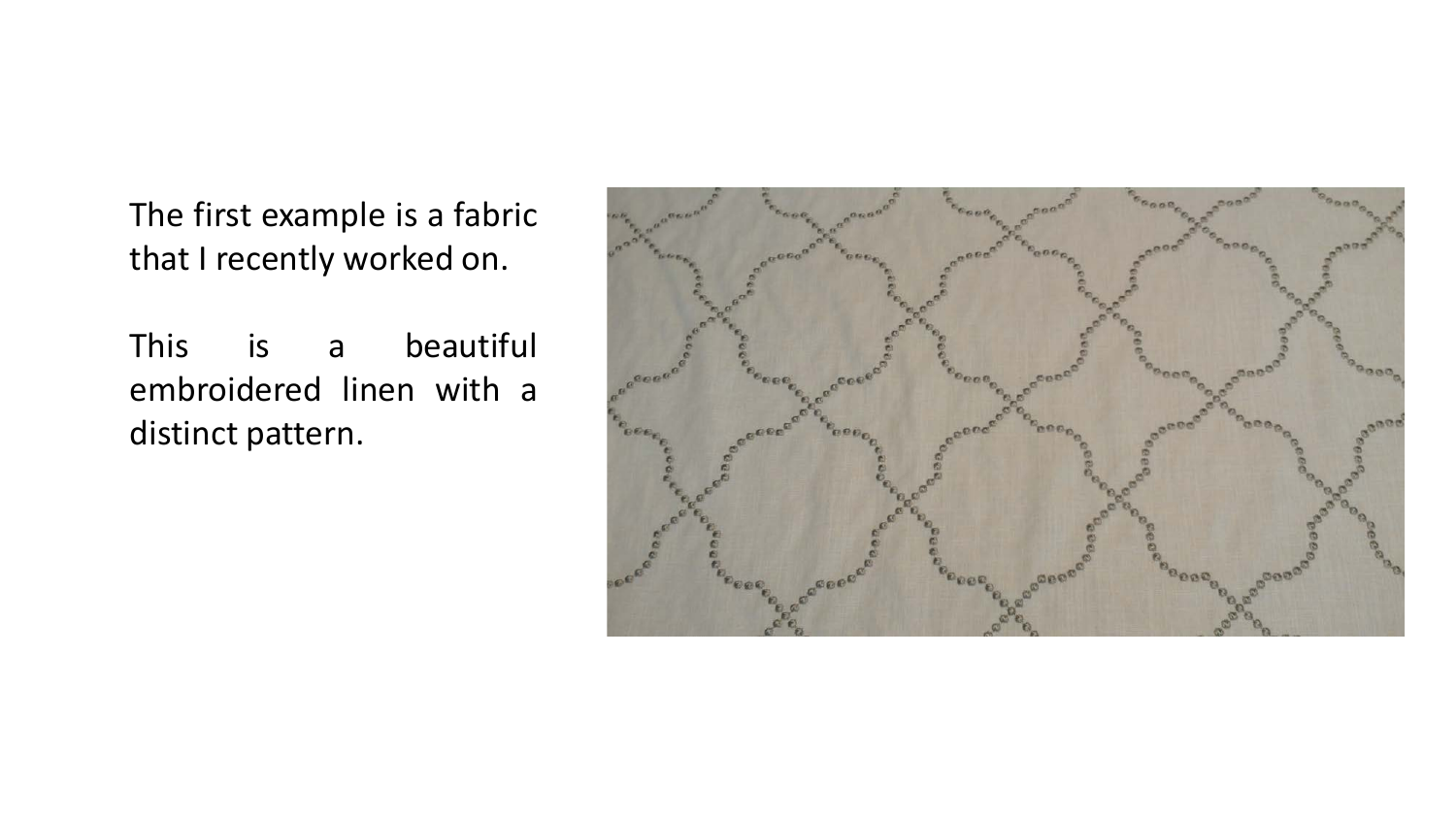The designer chose inverted pleats. Here is the panel pinned up with no regard for repeat placement.

As you can see, the pattern doesn't line up.

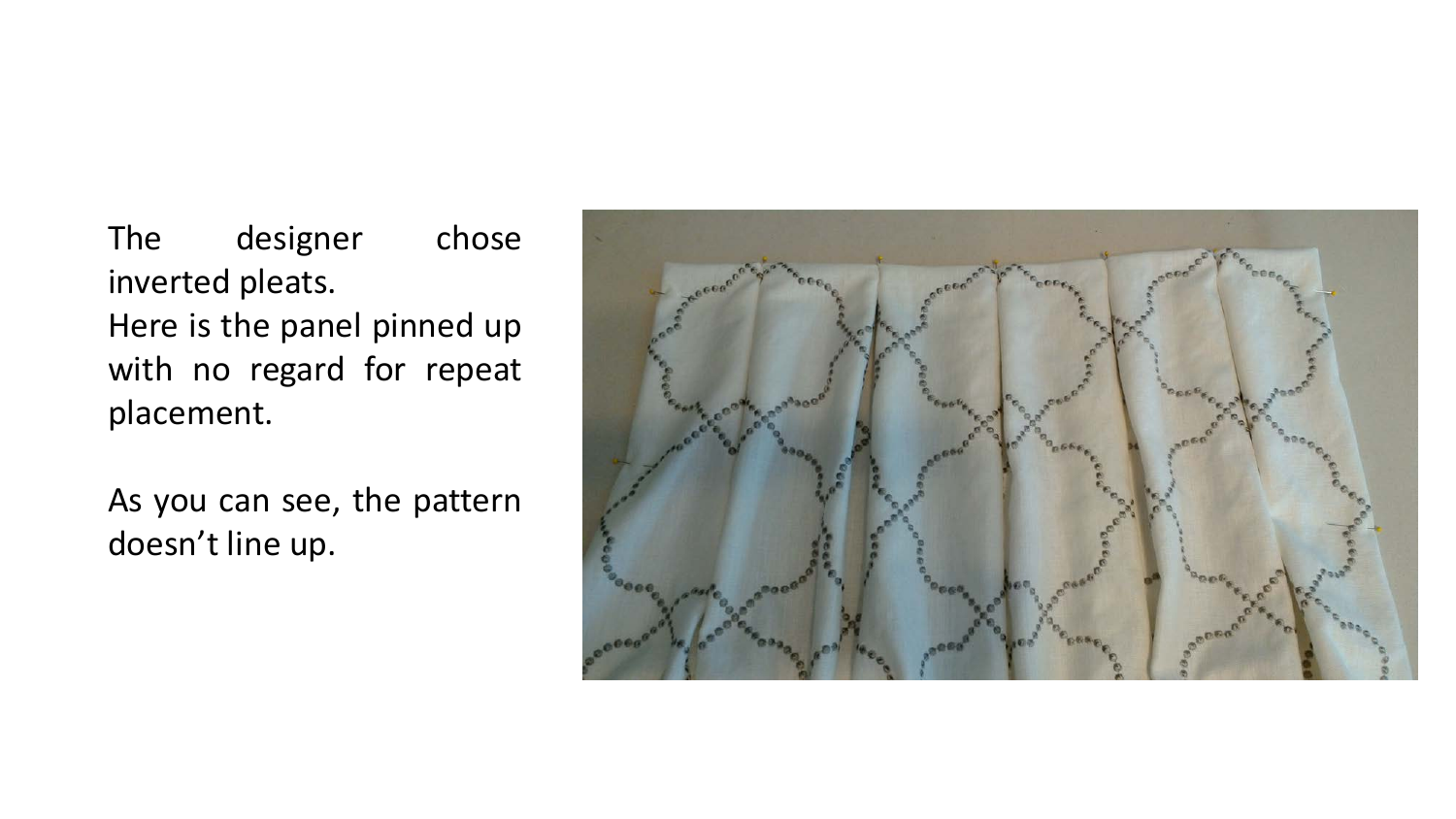Here is the same fabric pleated to pattern.

The repeat lines up beautifully.

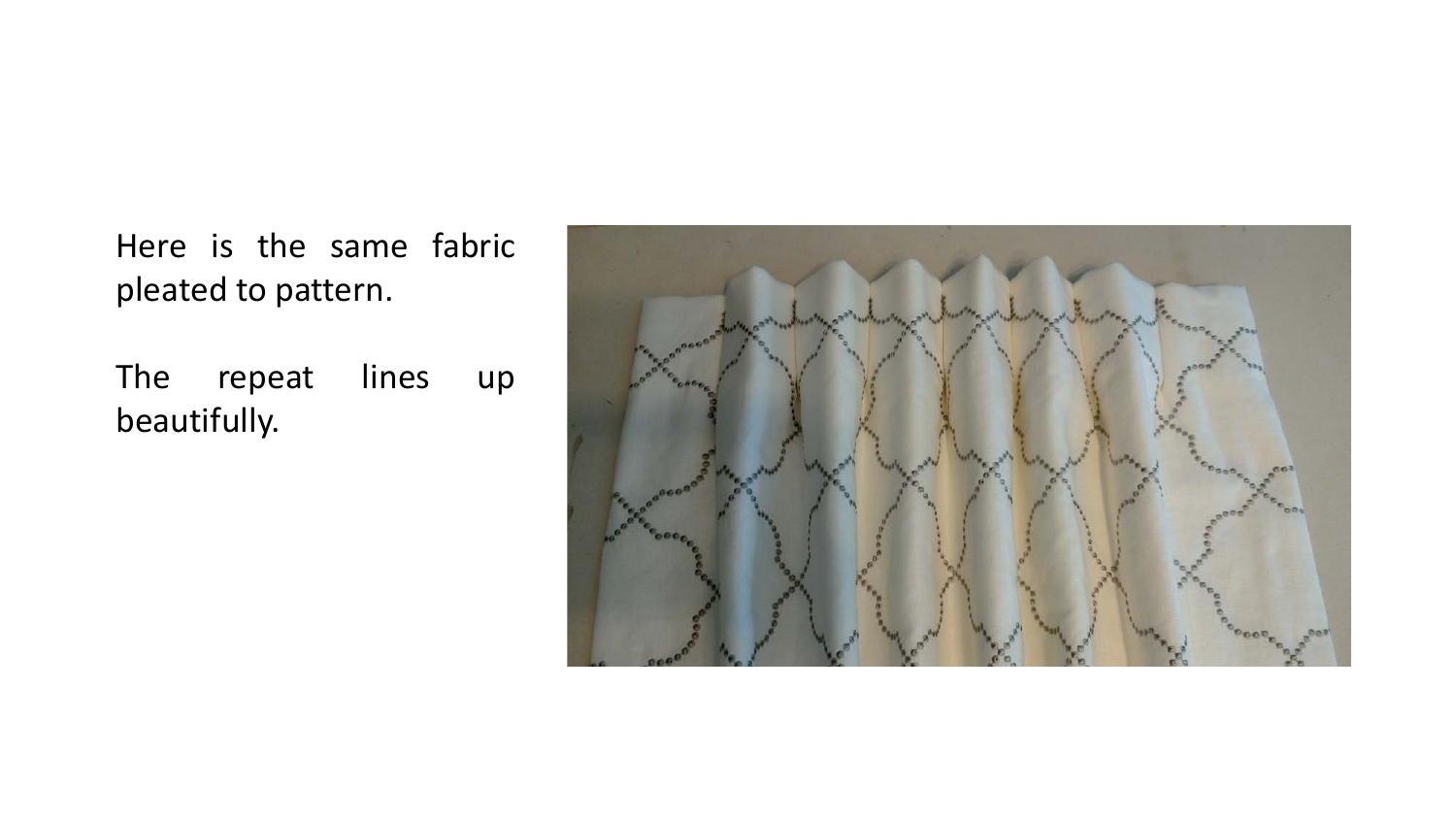Here is another example show casing lively and colorful fabric.

The top shows it pleated to pattern.

The bottom view isn't pleated to pattern.

Pleating to pattern makes a huge difference in these panels and is very pleasing to the eye.

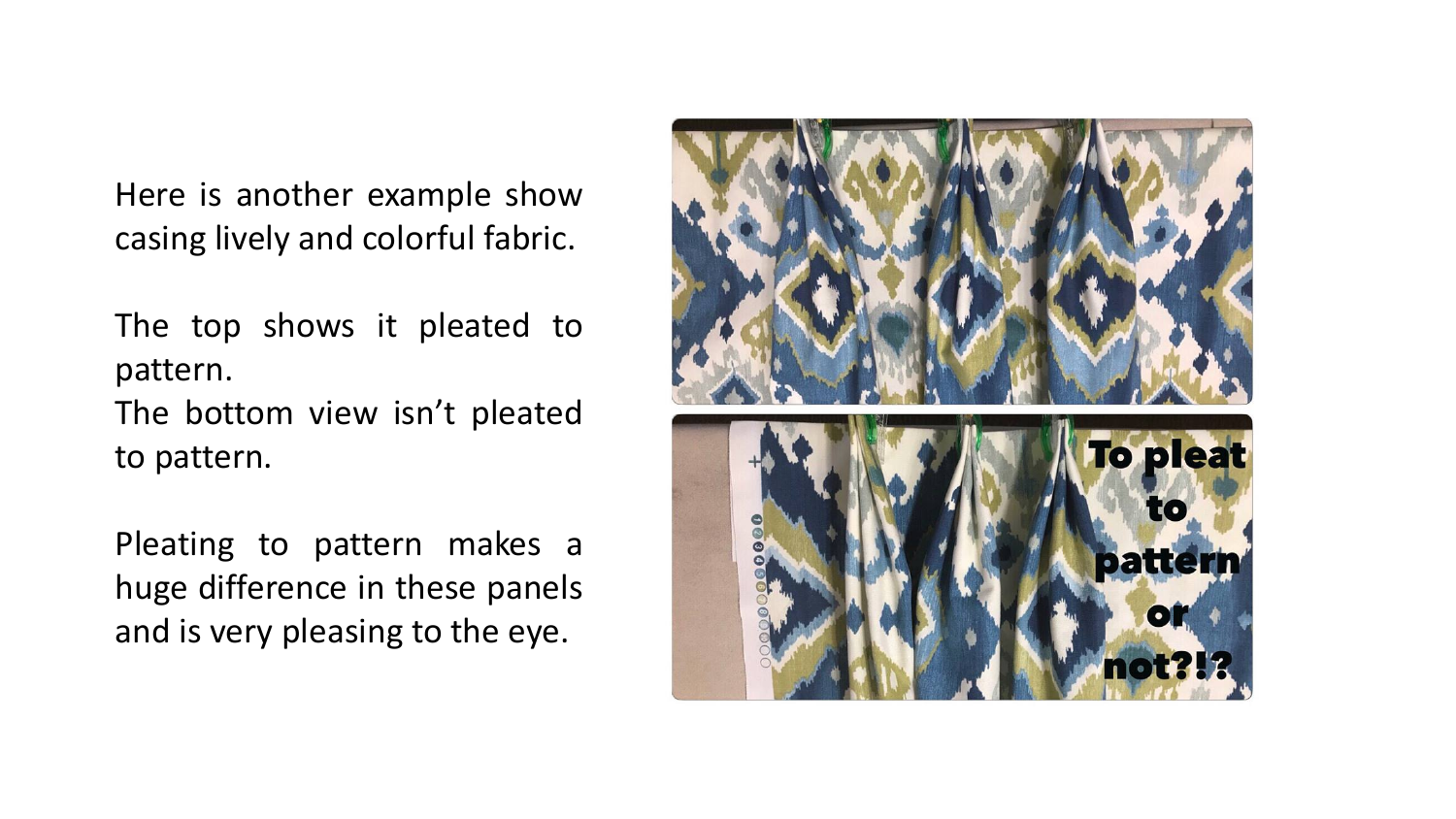If this beautiful fabric were not pleated to pattern it would be confusing to look at, in my opinion, and the precision of the repeat would be lost.